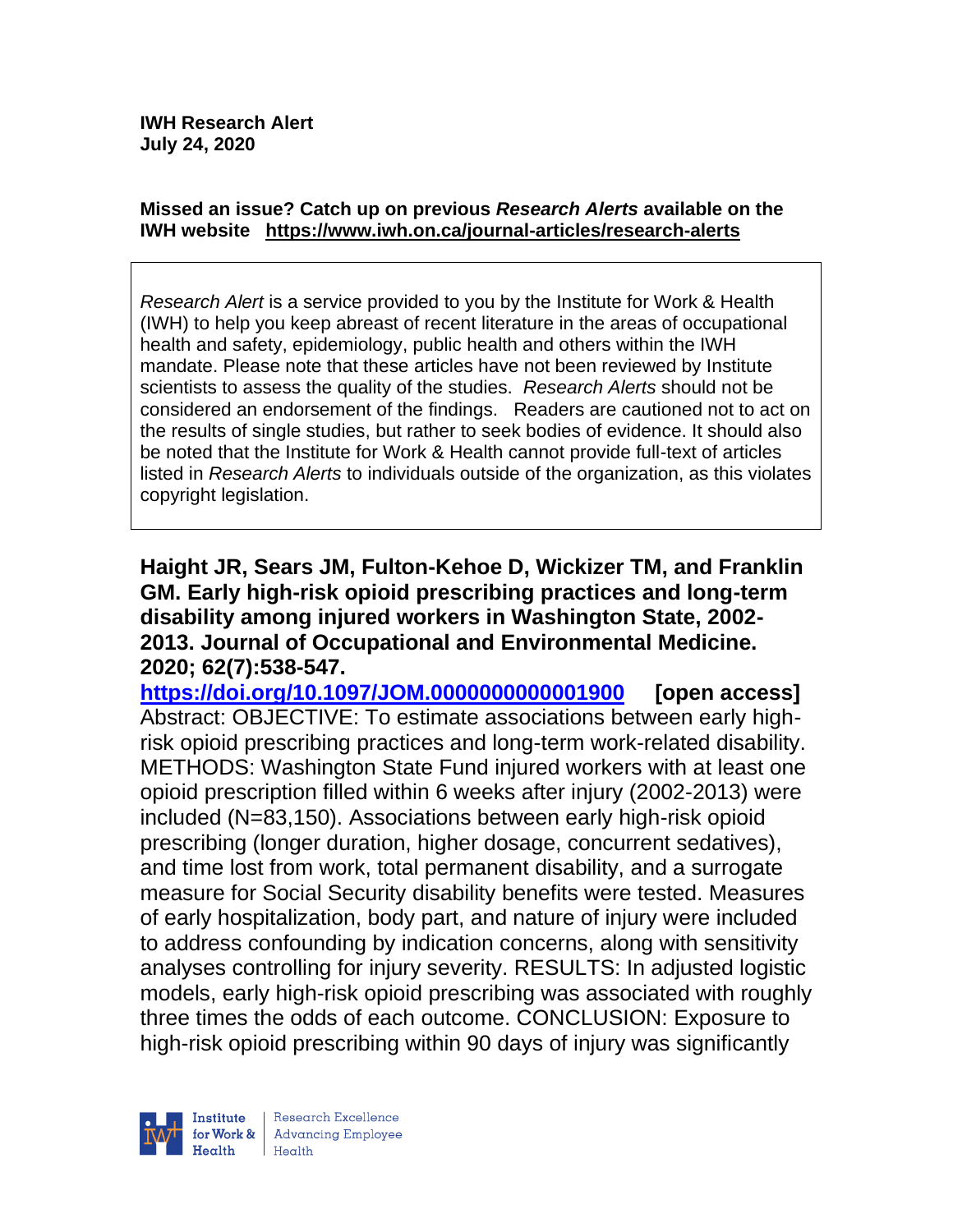and substantially associated with long-term temporary and permanent disability

### **Kokorelias KM, Gignac MAM, Naglie G, Rittenberg N, MacKenzie J, D'Souza S, et al. A grounded theory study to identify caregiving phases and support needs across the Alzheimer's disease trajectory. Disability and Rehabilitation. 2020; [epub ahead of print].**

**<https://doi.org/10.1080/09638288.2020.1788655>** 

Abstract: PURPOSE: Caregivers of individuals with Alzheimer's disease require support across the full disease trajectory. The aim of this study was to develop a conceptual framework of caregiving phases across the Alzheimer's disease and caregiving trajectories and the corresponding caregiver support needs. MATERIALS AND METHODS: Constructivist grounded theory informed data collection and analysis. 40 spousal (n=20) and adult children (n=20) caregivers were interviewed. Recruitment was completed when theoretical saturation was achieved. Member-checking interviews occurred with 10 participants. RESULTS: Participants described five phases of caregiving related to their responsibilities to support people with Alzheimer's disease including monitoring initial symptoms, navigating their diagnosis, assisting with instrumental activities of daily living, assisting with basic activities of daily living, and preparing for the future. Support (i.e., informational, emotional, instrumental, and appraisal) needs were often specific to the phase of care. For example, during the initial symptoms phase, caregivers reported needing information to assist them to distinguish normal aging from cognitive impairment. In contrast, during the preparing for the future phase, caregivers emphasized support for accessing institutional long term-care placement. CONCLUSIONS: Findings highlight caregiveridentified phases of caregiving and corresponding support needs across the Alzheimer's disease trajectory. Findings can inform the development, evaluation and implementation of programs and services to meet caregivers' changing needs across the disease trajectory. IMPLICATIONS FOR REHABILITATION Caregivers for individuals with Alzheimer's disease can experience distinct caregiving phases across the disease trajectory with corresponding support needs. Rehabilitation clinicians can use these findings to help caregivers navigate available supports at appropriate times to ensure

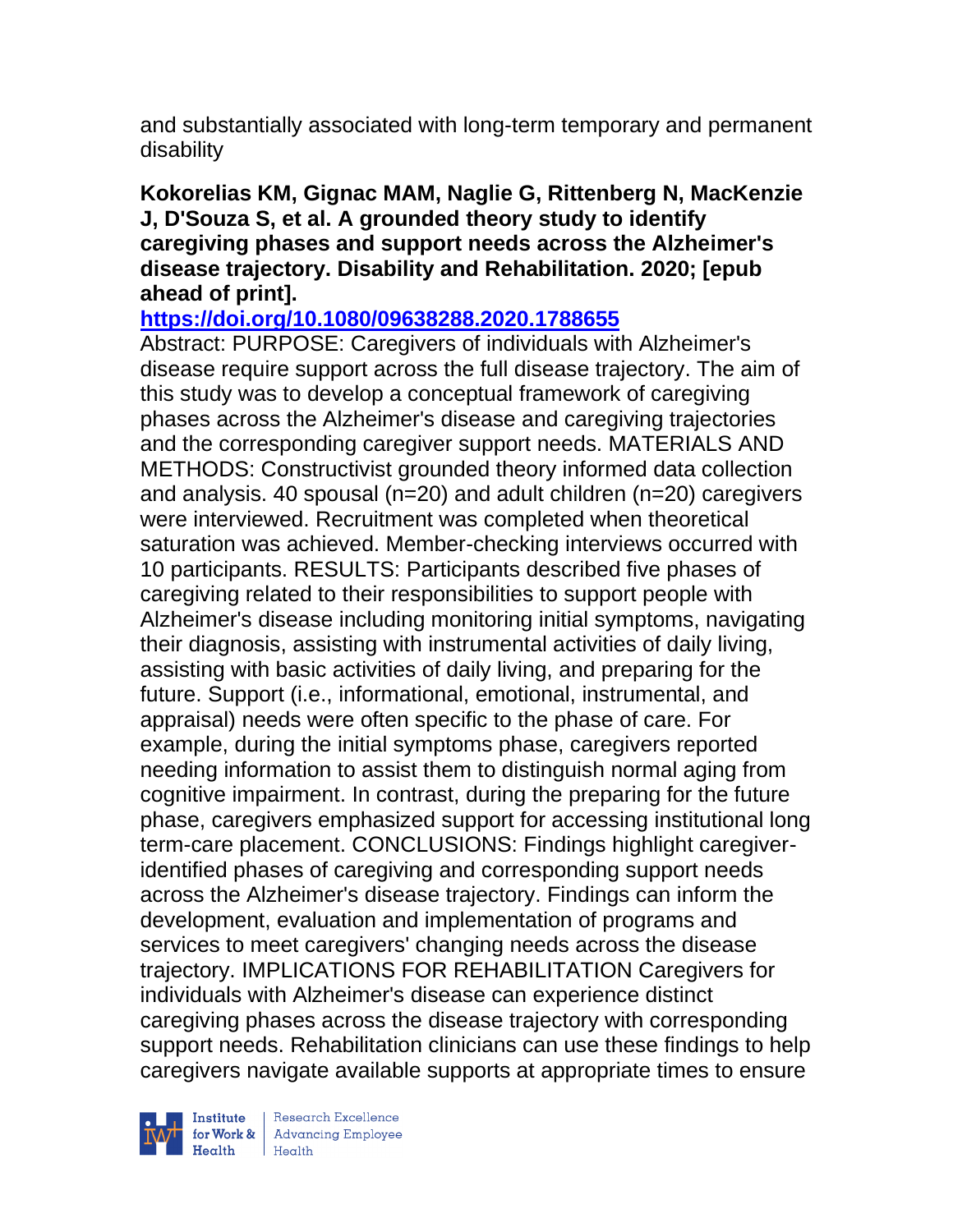that their needs are addressed across the disease trajectory. Occupational therapists and other rehabilitation professionals can enable caregivers with timely education and support as they progress across the disease trajectory

### **Minh A, Bultmann U, Reijneveld SA, Van Zon SKR, and McLeod CB. Childhood socioeconomic status and depressive symptom trajectories in the transition to adulthood in the United States and Canada. Journal of Adolescent Health. 2020; [epub ahead of print].**

# **<https://doi.org/10.1016/j.jadohealth.2020.05.033>**

Abstract: PURPOSE: We examined whether young people in the U.S. and Canada exhibit similar depressive symptom trajectories in the transition to adulthood and compared the effect of childhood socioeconomic status on trajectory membership. METHODS: We used the American National Longitudinal Survey of Youth 1979 Child/Young Adult ( $n = 6,315$ ) and the Canadian National Longitudinal Survey of Children and Youth (n = 3,666). Depressive symptoms were measured using five items from the Center for Epidemiological Studies on Depression scale. Latent trajectories of depressive symptoms from ages 16-25 years were identified using growth mixture models. We estimated the effect of childhood family income, parental education, and parental unemployment on trajectory membership using multivariable Poisson regression models with robust variances. RESULTS: We identified four similar trajectories in the two countries: (1) low stable; (2) mid-peak; (3) increasing; and (4) decreasing. Relatively more Americans were in the low-stable trajectory group than Canadians (77.6% vs. 64.9%), and fewer Americans were in the decreasing group (7.1% vs. 19.1%). In the U.S., childhood family income in the bottom two quartiles was related to higher rates of increasing trajectory membership compared with income in the top quartile (incidence rate ratios:  $1.59-1.79$ ,  $p < .05$ ), but not in Canada. In the U.S., parental education at a high school level was associated with higher rates of decreasing trajectory membership compared with higher education (incidence rate ratio = 1.45, confidence interval: 1.10-1.91;  $p = .01$ ), but not in Canada. CONCLUSIONS: Depressive symptoms may take a similar course in the transition to adulthood within these two countries. Country

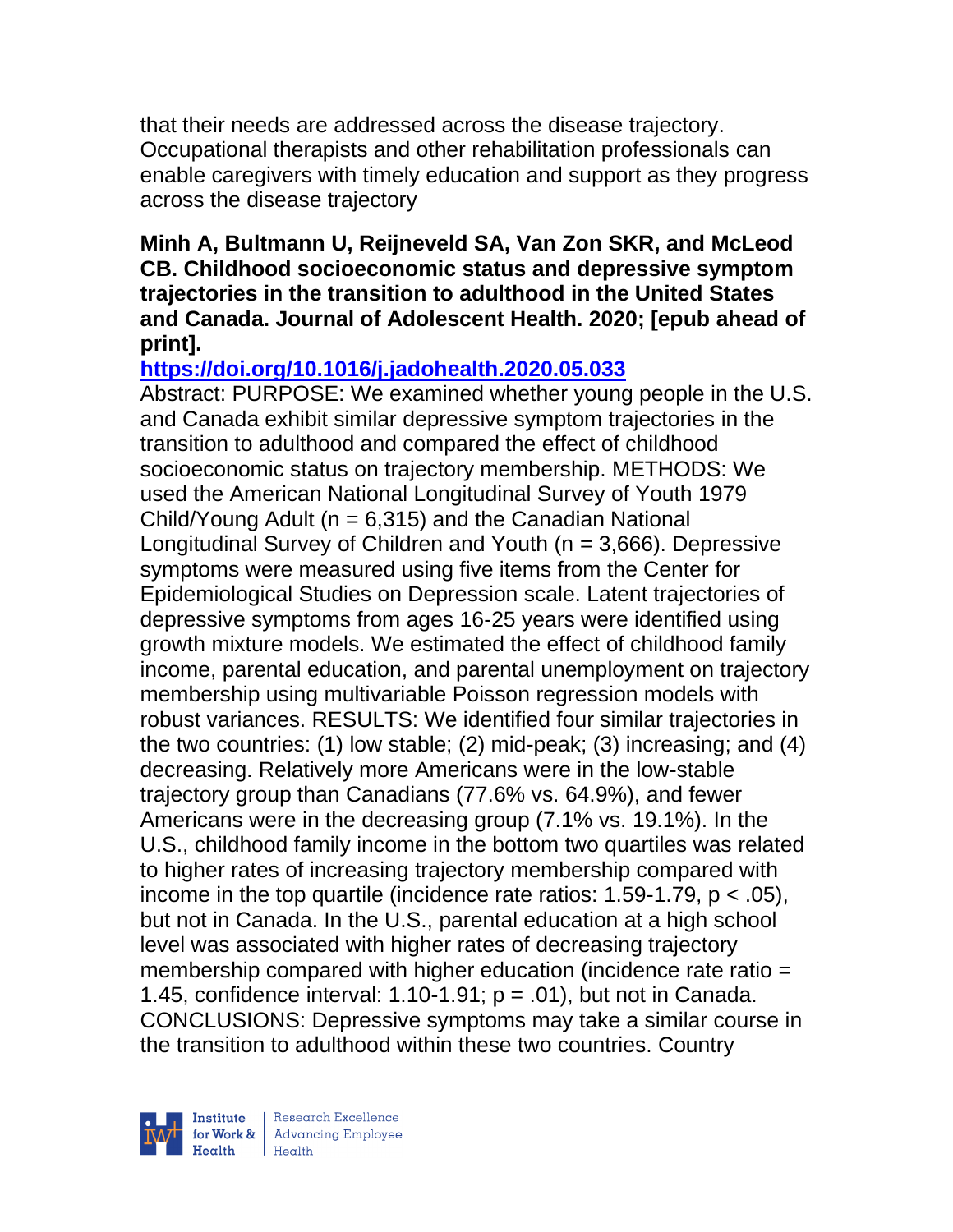differences may modify the degree to which childhood socioeconomic status determines trajectory membership

### **Sears JM, Schulman BA, Fulton-Kehoe D, and Hogg-Johnson S. Workforce reintegration after work-related permanent impairment: a look at the first year after workers' compensation claim closure. Journal of Occupational Rehabilitation. 2020; [epub ahead of print].**

**<https://doi.org/10.1007/s10926-020-09912-z> [open access]** Abstract: Purpose The purpose of this study was to descriptively quantify experiences of injured workers with permanent impairment during their first year of work reintegration. Methods A representative survey was conducted to characterize health, disability, pain, employment, reinjury, and economic outcomes for 598 workers with permanent impairment who had returned to work during the year after workers' compensation claim closure. Survey responses were summarized by degree of whole body impairment  $(< 10\%$  vs. = 10%). Results Injured workers who had returned to work reported that permanent impairment made it difficult to get a job (47%) and to keep their job (58%). A year after claim closure, 66% reported moderate to very severe pain; 40% reported pain interference with work. About 13% reported new work injuries; over half thought permanent impairment increased their reinjury risk. Asked to compare current to pre-injury work status, workers with a higher degree of impairment more frequently reported working fewer hours (OR 1.60; 95% CI 1.06, 2.42), earning less (OR 1.56; 95% CI 1.04, 2.36), and being at higher risk of losing their current job due to their impairment (OR 1.66; 95% CI 1.01, 2.71). Conclusions Injured workers with permanent impairment face long-term challenges related to health limitations, chronic pain, work reintegration, and economic impacts. Workers with a higher degree of impairment more frequently reported several economic and job security challenges. Developing workplace and workers' compensation-based interventions that reduce return-towork interruption and reinjury for workers with permanent impairment should be prioritized as an important public health and societal goal.

**Bartelink VHM, Zay YK, Guldbrandsson K, and Bremberg S. Unemployment among young people and mental health: a systematic review. Scandinavian Journal of Public Health. 2020;** 

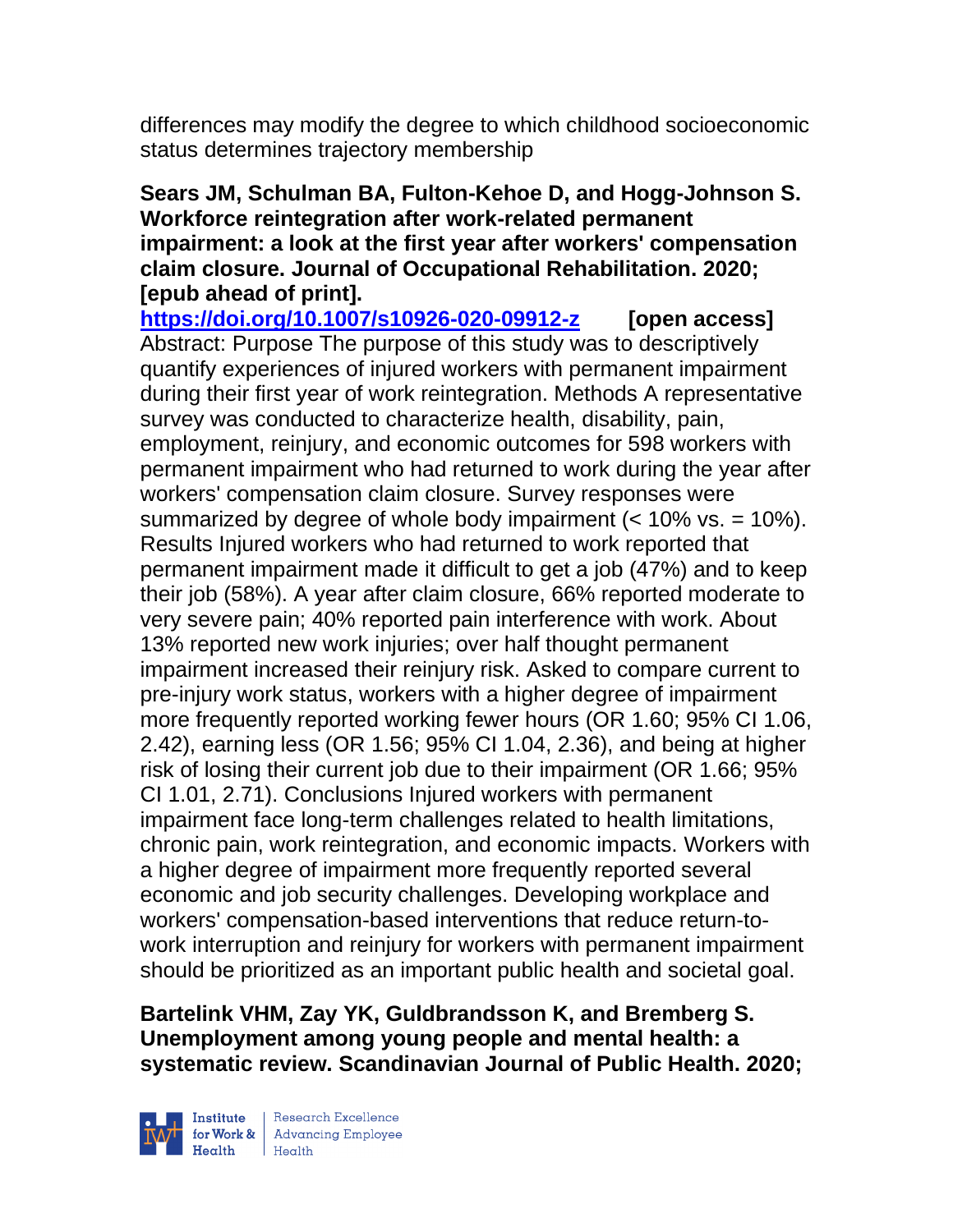# **48(5):544-558.**

### **<https://doi.org/10.1177/1403494819852847>**

Abstract: Aim: The aim of this systematic review is to obtain a better understanding of the association between unemployment among young people and mental health. Methods: After screening the title and abstract of 794 articles drawn from four electronic databases, 52 articles remained for full-text reading. Of these, 20 studies met the inclusion criteria and were assessed on methodological quality. All steps were performed independently by two reviewers. Finally, a total of 17 articles were included in the systematic review. Results: Analysis of cross-sectional studies  $(N = 5)$  showed an association between unemployment among young people and mental health. An effect of unemployment on mental health was found when considering cohort studies  $(N = 12)$  that did not control for confounders (7/7). When controlling for confounders except mental health at baseline, this effect decreased in most studies leading to mixed results, although the majority (6/8) still found an effect. However, when taking mental health at baseline into account as one of the confounders, only a minority of studies (3/8) found a significant effect of unemployment on mental health. Conclusions: This systematic review showed an association between unemployment among young people and mental health. However, whether there is a causal relationship is less clear. More evidence from, for example, natural experiments and longitudinal studies that control for confounding variables, especially mental health at baseline, is required to better understand the association and potential causation between unemployment among young people and mental health

#### **Bovio N, Richardson DB, and Guseva Canu I. Sex-specific risks and trends in lung cancer mortality across occupations and economic activities in Switzerland (1990-2014). Occupational and Environmental Medicine. 2020; 77(8):540-548. <https://doi.org/10.1136/oemed-2019-106356>**

Abstract: OBJECTIVES: To assess lung cancer mortality across occupations and economic activities/industries in Switzerland using three statistical estimates. METHODS: All Swiss residents aged 18- 65 during the 1990 or 2000 censuses were followed through 2014 to ascertain information on date and cause of death. For every occupation and economic activity/industry, causal mortality ratios

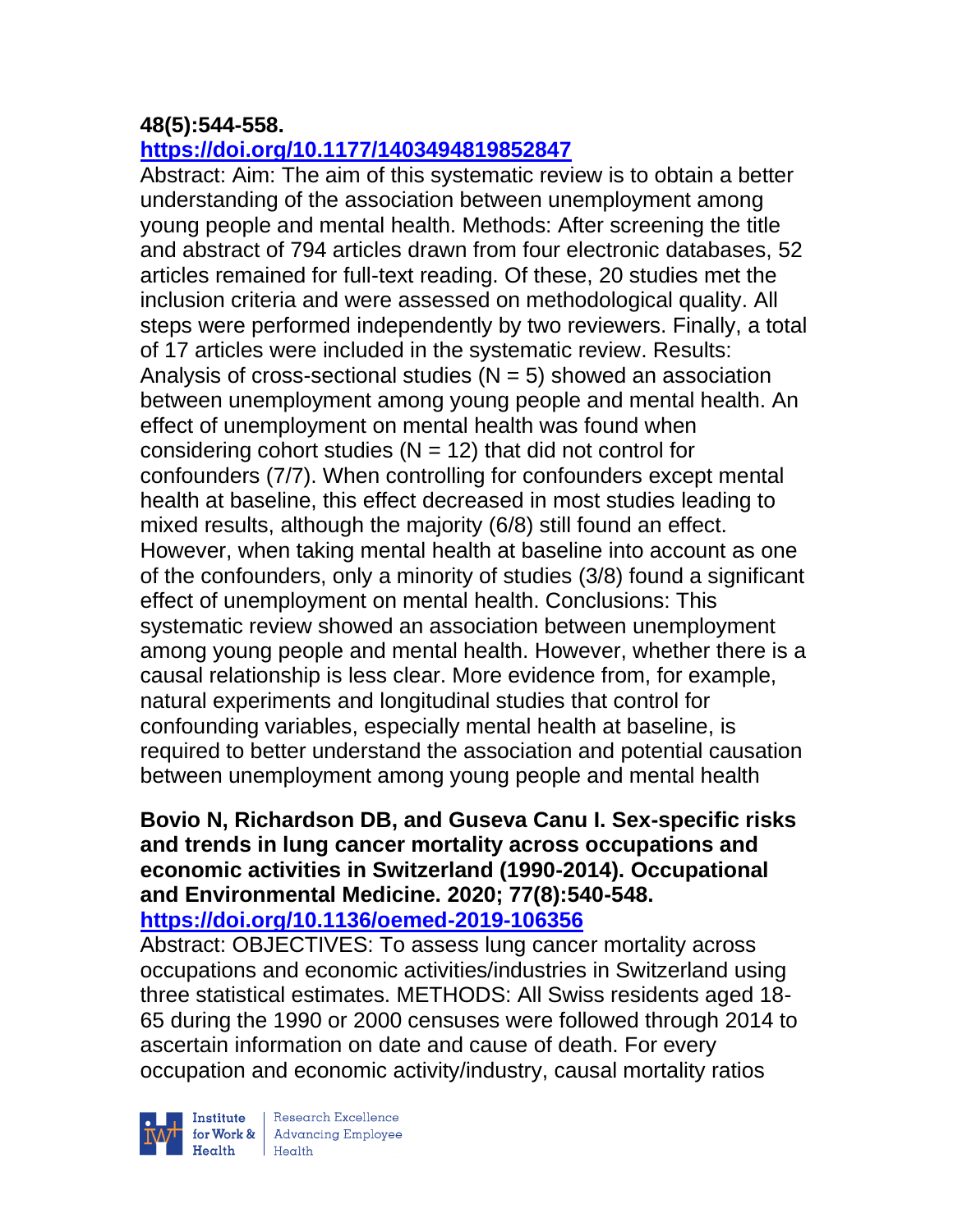(CMR) and standardised mortality ratios (SMR) were computed using national cause-specific mortality rates. We also calculated relative SMR (rSMR) and conducted analyses stratified by socioeconomic variables, job skill level and calendar periods. RESULTS: The study sample comprised 5 834 618 participants (111 162 348 personyears). SMR and CMR led to similar results, while rSMR were generally higher. We found 18 occupations in men, 10 occupations in women and 3 industries in each sex with an excess of lung cancer mortality. Among men, rubber and plastic products machine operators, and workers in mining and quarrying, and construction industries were at high risk. Among women, motor vehicle drivers and workers in trade, repair of motor vehicles and of domestic articles and manufacture of goods industries showed the highest risks. In both sexes, hotel and restaurant workers presented an excess of lung cancer mortality. CONCLUSION: Most of the activities and occupations in which we observed excess lung cancer mortality have previously been observed to involve occupational exposure to lung carcinogens. These findings suggest that the number of occupational lung cancer is likely underestimated by the official Swiss statistics. Further research should address this question and the exposureeffect relationships in the most at-risk occupational groups

### **Bresesti I, Folgori L, and De Bartolo P. Interventions to reduce occupational stress and burn out within neonatal intensive care units: a systematic review. Occupational and Environmental Medicine. 2020; 77(8):515-519.**

# **<https://doi.org/10.1136/oemed-2019-106256>**

Abstract: Occupational stress is an emerging problem among physician and nurses, and those working in intensive care settings are particularly exposed to the risk of developing burnout. To verify what types of interventions to manage occupational stress and burn out within neonatal intensive care units (NICUs) have been introduced so far and to verify their efficacy among caregivers. PsycINFO (PsycINFO 1967-July week 3 2019), Embase (Embase 1996-2019 week 29) e Medline (Ovid MEDLINE(R) without revisions 1996-July week 2 2019) were systematically searched combining MeSH and free text terms for "burn out" AND "healthcare provider" AND "NICU". Inclusion criteria were interventions directed to healthcare providers settled in NICUs. Only English language papers

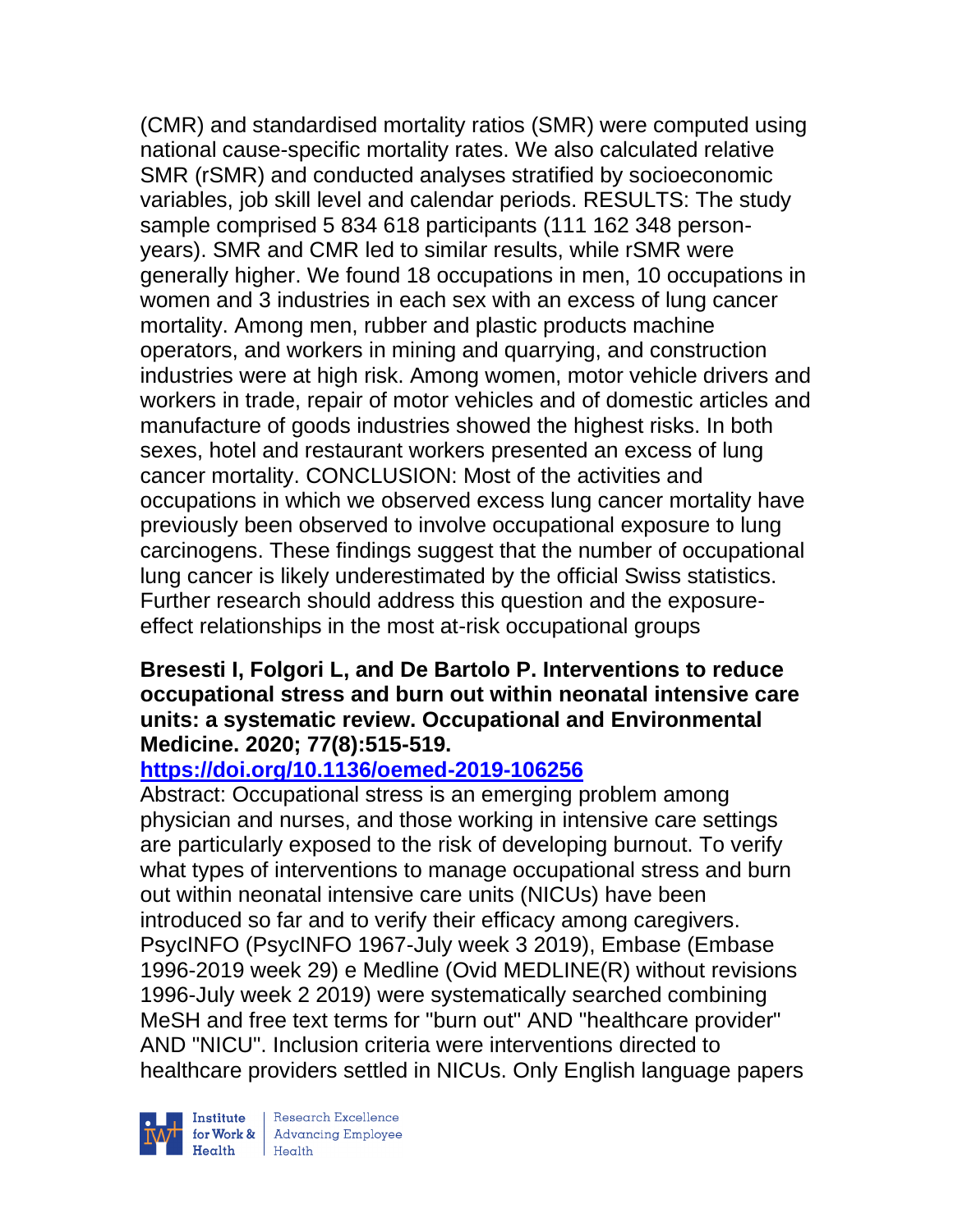were included. Six articles were included in the final analysis. All the studies reported an overall efficacy of the interventions in reducing work-related stress, both when individual focused and organisation directed. The analysis revealed low quality of the studies and high heterogeneity in terms of study design, included populations, interventions and their evaluation assessment. There is currently very limited evidence regarding the management of occupational stress and burn out within NICUs. The quality of available studies was suboptimal. The peculiarities of the NICUs should be considered when developing strategies for occupational stress management. Training self-awareness of workers regarding their reactions to the NICU environment, also from the pre-employment stage, could be an additional approach to prevent and manage stress

### **De Breij S, Macken J, Qvist JY, Holman D, Hess M, Huisman M, et al. Educational differences in the influence of health on early work exit among older workers. Occupational and Environmental Medicine. 2020; 77(8):568-575.**

**<https://doi.org/10.1136/oemed-2019-106253> [open access]** Abstract: OBJECTIVES: Previous research has shown that poor physical and mental health are important risk factors for early work exit. We examined potential differences in this association in older workers (50+) across educational levels. METHODS: Coordinated analyses were carried out in longitudinal data sets from four European countries: the Netherlands (Longitudinal Aging Study Amsterdam), Denmark (Danish Longitudinal Study of Ageing), England (English Longitudinal Study of Ageing) and Germany (German Ageing Survey). The effect of poor self-rated health (SRH), functional limitations and depression on different types of early work exit (early retirement, economic inactivity, disability and unemployment) was examined using Cox regression analysis. We examined educational differences in these effects by testing interaction terms. RESULTS: Poor physical and mental health were more common among the lower educated. Poor SRH, functional limitations, and depression were all associated with a higher risk of early work exit. These health effects were strongest for the disability exit routes (poor SRH: HRs 5.77 to 8.14; functional limitations: HRs 6.65 to 10.42; depression: HRs 3.30 to 5.56). In the Netherlands (functional limitations) and England (functional limitations and SRH),



Institute Research Excellence<br>for Work & Advancing Employee<br>Health Health Health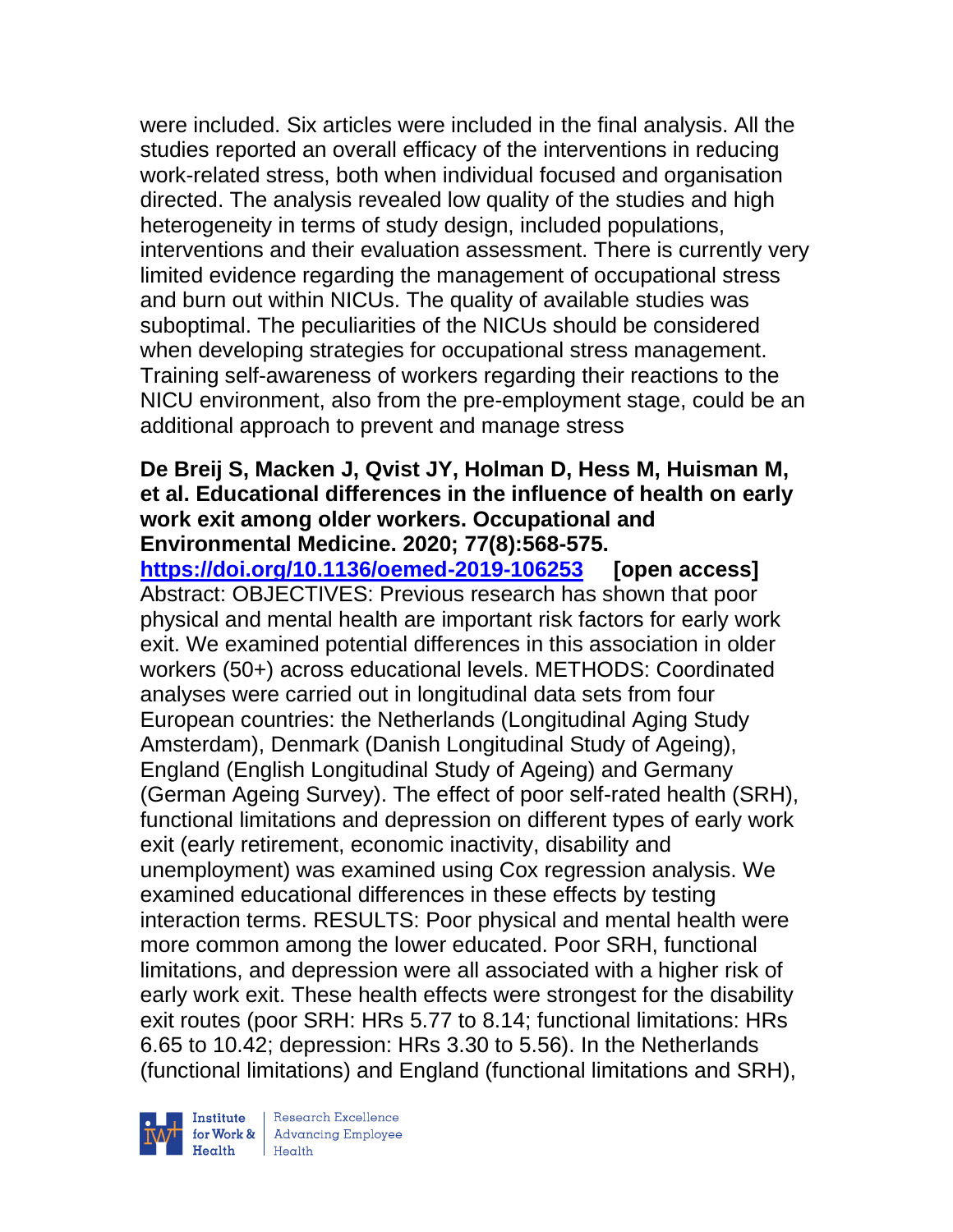effects were stronger in the lower educated. CONCLUSIONS: The prevalence of health problems, that is, poor SRH, functional limitations and depression, was higher in the lower educated workers. All three health indicators increase the risk of early work exit. In some countries, health effects on early exit were stronger in the lower educated. Thus, lower educated older workers are an important target group for health policy and intervention

### **Hecker S. Hazard pay for COVID-19? Yes, but it's not a substitute for a living wage and enforceable worker protections. New Solutions. 2020; 30(2):95-101.**

# **<https://doi.org/10.1177/1048291120933814>**

Abstract: The COVID-19 pandemic is exposing critical failures in public and occupational health in the United States. So-called hazard pay for essential workers is a necessary but insufficient response to the lack of workplace protections. The roots of these failures in the weakening of the Occupational Safety and Health Administration enforcement and pandemic preparedness and the dramatic shifts in the economy and labor market in recent decades are explored along with the history of hazard pay. The current prominence of COVID-19 related workplace hazards, and the mobilization by both nonunion and union workers experiencing them, presents opportunities amid the crisis and tragic losses to envision a revival of worker protection measures. Strategies are needed for organizing and legislative advocacy to address the disparate impact of both normal and crisis conditions on low-wage workers, especially women and workers of color

#### **Kreiner DS, Matz P, Bono CM, Cho CH, Easa JE, Ghiselli G, et al. Guideline summary review: an evidence-based clinical guideline for the diagnosis and treatment of low back pain. Spine Journal. 2020; 20(7):998-1024.**

# **<https://doi.org/10.1016/j.spinee.2020.04.006>**

Abstract: BACKGROUND CONTEXT: The North American Spine Society's (NASS) Evidence Based Clinical Guideline for the Diagnosis and Treatment of Low Back Pain features evidence-based recommendations for diagnosing and treating adult patients with nonspecific low back pain. The guideline is intended to reflect contemporary treatment concepts for nonspecific low back pain as

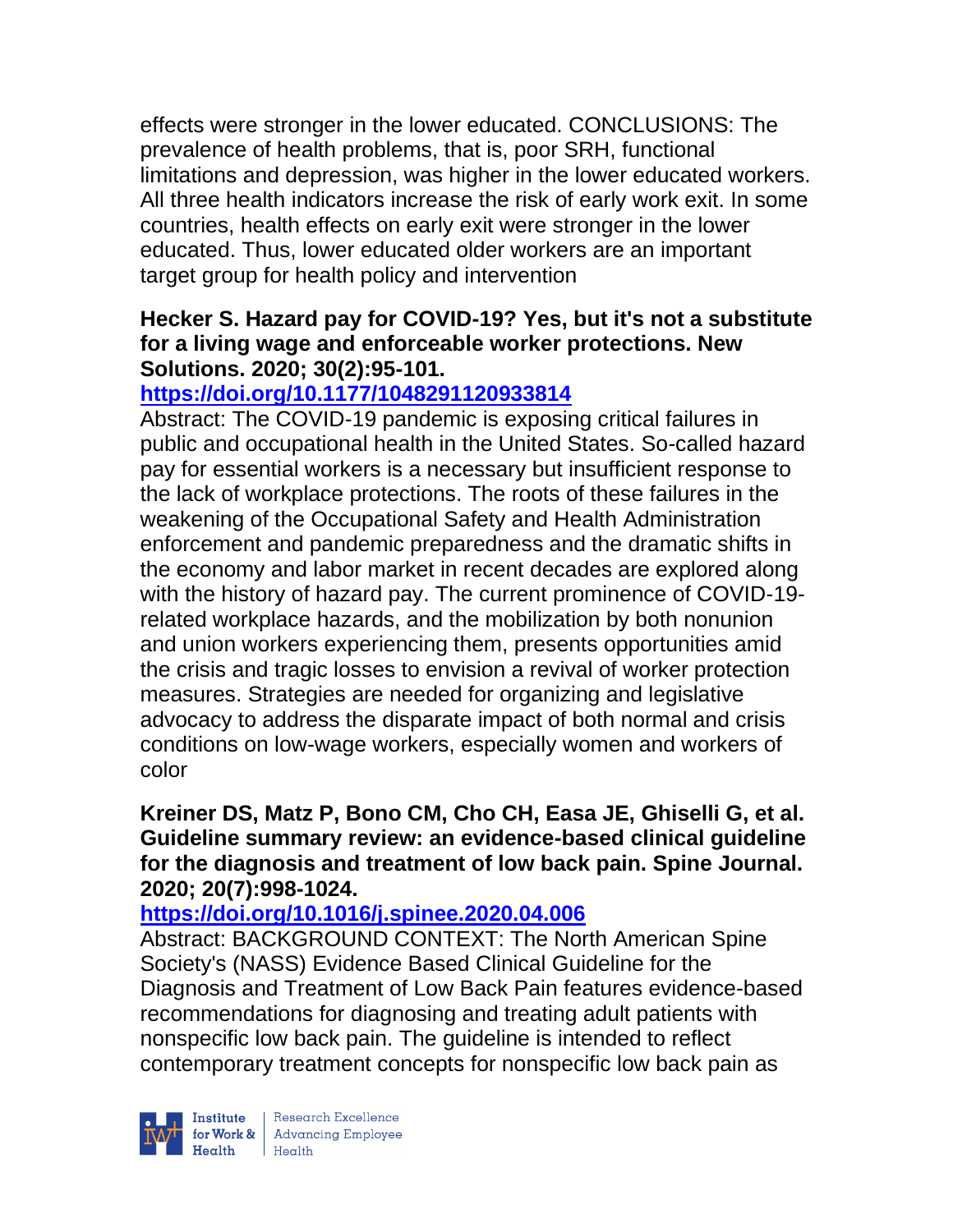reflected in the highest quality clinical literature available on this subject as of February 2016. PURPOSE: The purpose of the guideline is to provide an evidence-based educational tool to assist spine specialists when making clinical decisions for adult patients with nonspecific low back pain. This article provides a brief summary of the evidence-based guideline recommendations for diagnosing and treating patients with this condition. STUDY DESIGN: This is a guideline summary review. METHODS: This guideline is the product of the Low Back Pain Work Group of NASS' Evidence-Based Clinical Guideline Development Committee. The methods used to develop this guideline are detailed in the complete guideline and technical report available on the NASS website. In brief, a multidisciplinary work group of spine care specialists convened to identify clinical questions to address in the guideline. The literature search strategy was developed in consultation with medical librarians. Upon completion of the systematic literature search, evidence relevant to the clinical questions posed in the guideline was reviewed. Work group members utilized NASS evidentiary table templates to summarize study conclusions, identify study strengths and weaknesses, and assign levels of evidence. Work group members participated in webcasts and in-person recommendation meetings to update and formulate evidence-based recommendations and incorporate expert opinion when necessary. The draft guideline was submitted to an internal and external peer review process and ultimately approved by the NASS Board of Directors. RESULTS: Eighty-two clinical questions were addressed, and the answers are summarized in this article. The respective recommendations were graded according to the levels of evidence of the supporting literature. CONCLUSIONS: The evidence-based clinical guideline has been created using techniques of evidence-based medicine and best available evidence to aid practitioners in the diagnosis and treatment of adult patients with nonspecific low back pain. The entire guideline document, including the evidentiary tables, literature search parameters, literature attrition flowchart, suggestions for future research, and all of the references, is available electronically on the NASS website at

https://www.spine.org/ResearchClinicalCare/QualityImprovement/Clin icalGuidelines.aspx

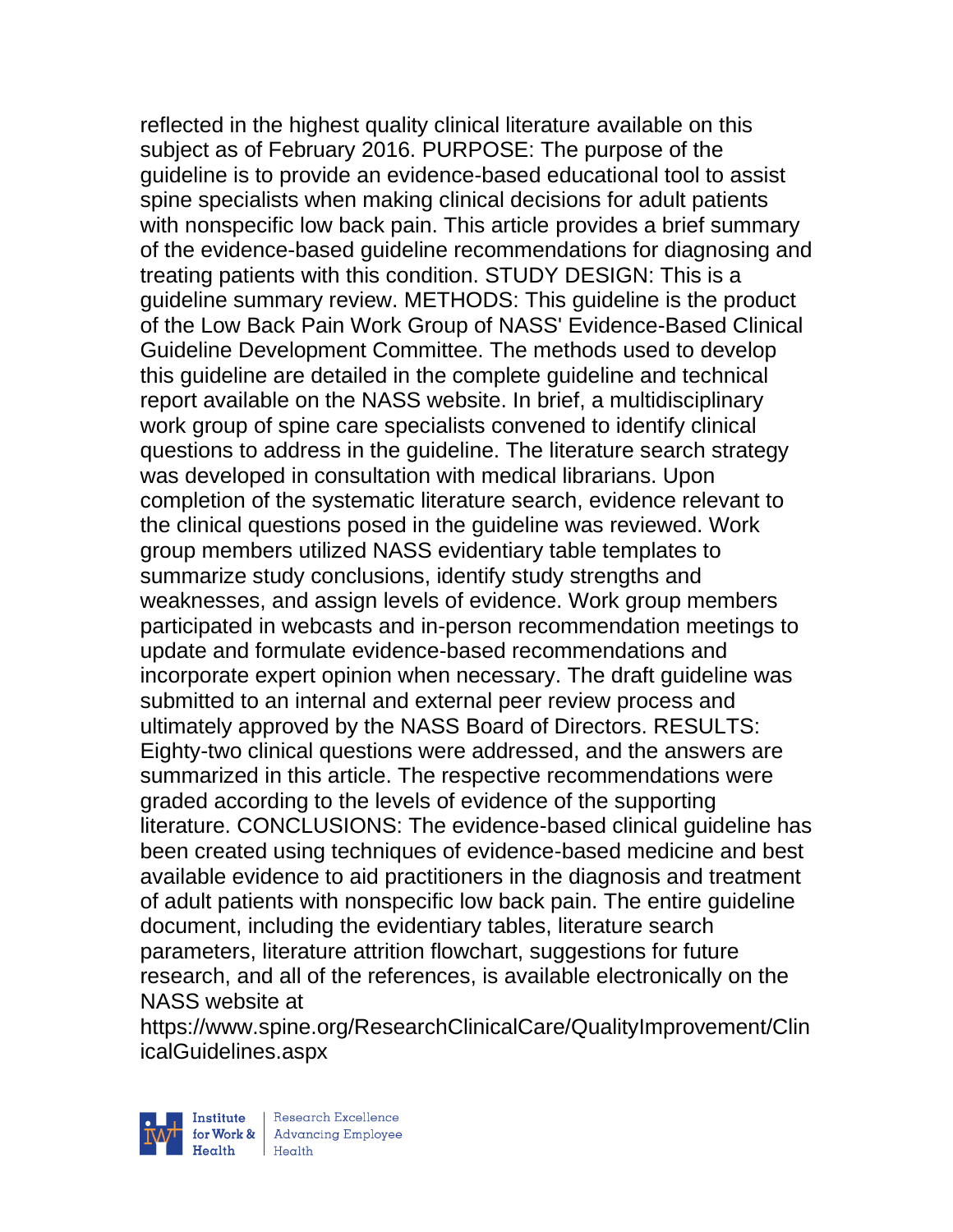#### **Maung Z and Tustin AW. The heat death line: proposed heat index alert threshold for preventing heat-related fatalities in the civilian workforce. New Solutions. 2020; 30(2):138-145. <https://doi.org/10.1177/1048291120933819>**

Abstract: A threshold Heat Index (HI) can serve as the basis for advising the civilian workforce about the risk of heat-related illnesses. We conducted a systematic review and compiled reports of workrelated fatalities from heat-related illnesses. We calculated the HI for each fatality. Our objective was to expand upon the military's concept of a "heat death line" and identify an HI alert threshold for the civilian workforce. We identified 14 publications totaling 570 heat-related deaths. In the meta-analysis, the median HI was 101 with a range of 62 to 137. Almost all deaths (96 percent and 99 percent of civilian and military fatalities, respectively) occurred when HI ≥80, which is our proposed heat death line. Some existing HI-based heat advisories are set at a higher temperature value. However, many occupational heat-related illnesses occur below these thresholds, resulting in low sensitivity and a false sense of security. In at-risk outdoor industries, HI ≥80 should trigger hazard awareness and protective actions.

### **Ranka S, Quigley J, and Hussain T. Behaviour of occupational health services during the COVID-19 pandemic. Occupational Medicine. 2020; 70(5):359-363.**

**<https://doi.org/10.1093/occmed/kqaa085> [open access]** Abstract: BACKGROUND: Disasters, crises and pandemics are emergencies which impact on businesses severely. The COVID-19 pandemic reached its peak in mid-April 2020 in the UK. During this period, NHS Occupational Health Services (OHS) were stretched to their limit along with other health services. OHS may have had to change their pattern of operation, operating times, services offered, etc. to cope with the pandemic. Data about business model modifications, services offered by the OHS businesses during the pandemic could help in better utilization of OHS resources in the future. AIMS: To understand the behaviour of OHS in different parts of the country during the COVID-19 pandemic. METHODS: An online survey link was sent to both accredited and unaccredited UK Occupational Health Physicians (OHPs). RESULTS: Sixty-two OHPs responded to the survey. In the current pandemic, 51% of the OHS



 $\begin{tabular}{|l|} Institute & Research Excellence \\ \hline for Work & Advancing Employee \\ Health & Health \\ \end{tabular}$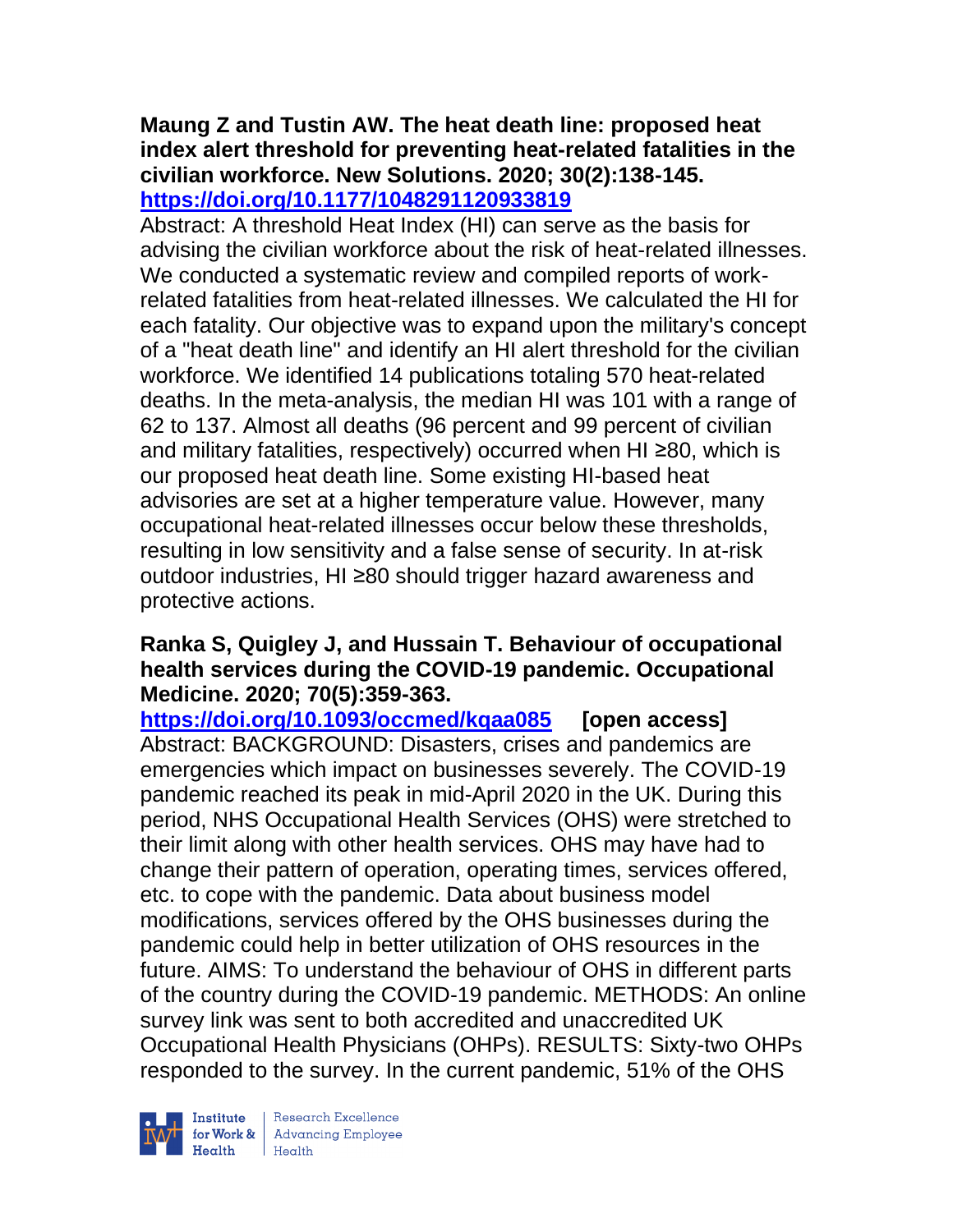(95% CI 0.38-0.62) offered weekend or out-of-hours (OOH) services, 21% had to employ extra staff (95% CI 0.13-0.33) and 54% had to change their working hours (95% CI 0.41-0.65). Ninety per cent of the OHS (95% CI 0.78-0.94) continued to offer routine services; however, there was a decline in offering vaccination services. Fifty-six per cent of the OHS (95% CI 0.42-0.67) offered a dedicated telephone line and 46% of the OHS (95% CI 0.32-0.56) started a dedicated COVID-19 queries inbox. CONCLUSIONS: There was a change in the behaviour of the OHS to cope with the pandemic. Having a dedicated helpline to manage the crisis situation seemed a logical step whilst offering routine services

**Roycroft M, Wilkes D, Pattani S, Fleming S, and Olsson-Brown A. Limiting moral injury in healthcare professionals during the COVID-19 pandemic. Occupational Medicine. 2020; 70(5):312- 314.** 

**<https://doi.org/10.1093/occmed/kqaa087> [open access]**

**Savitsky B, Radomislensky I, Goldman S, Gitelson N, Frid Z, and Peleg K. Socio-economic disparities and returning to work following an injury. Israel Journal of Health Policy Research. 2020; 9(1):35.**

**<https://doi.org/10.1186/s13584-020-00392-3> [open access]** Abstract: BACKGROUND: Traumatic injury is one of the main reasons for temporary and permanent occupational disability. The objective of this study was to define the role of socio-economic position on post-injury occupational absenteeism. METHODS: This was a nationwide retrospective cohort study, based on linking The Israeli National Trauma Registry (INTR) and the National Insurance Institute (NII) databases. The study population included 44,740 injured workers (residents of Israel, aged 21-67, hospitalized between 2008 and 2013 and employed prior to injury as salaried workers). Logistic-regression models tested the probability of not returning to work (RTW). RESULTS: The majority of the study population (61%) RTW within 1 month following the injury event. Income prior to injury was significantly associated with longer out of work stay, explaining 9% variance. A significant interaction (p value <0.0001) was found between age and income on out of work stay more than 1 month, 1 year and 2 years. Logistic regression models of out of work stay were

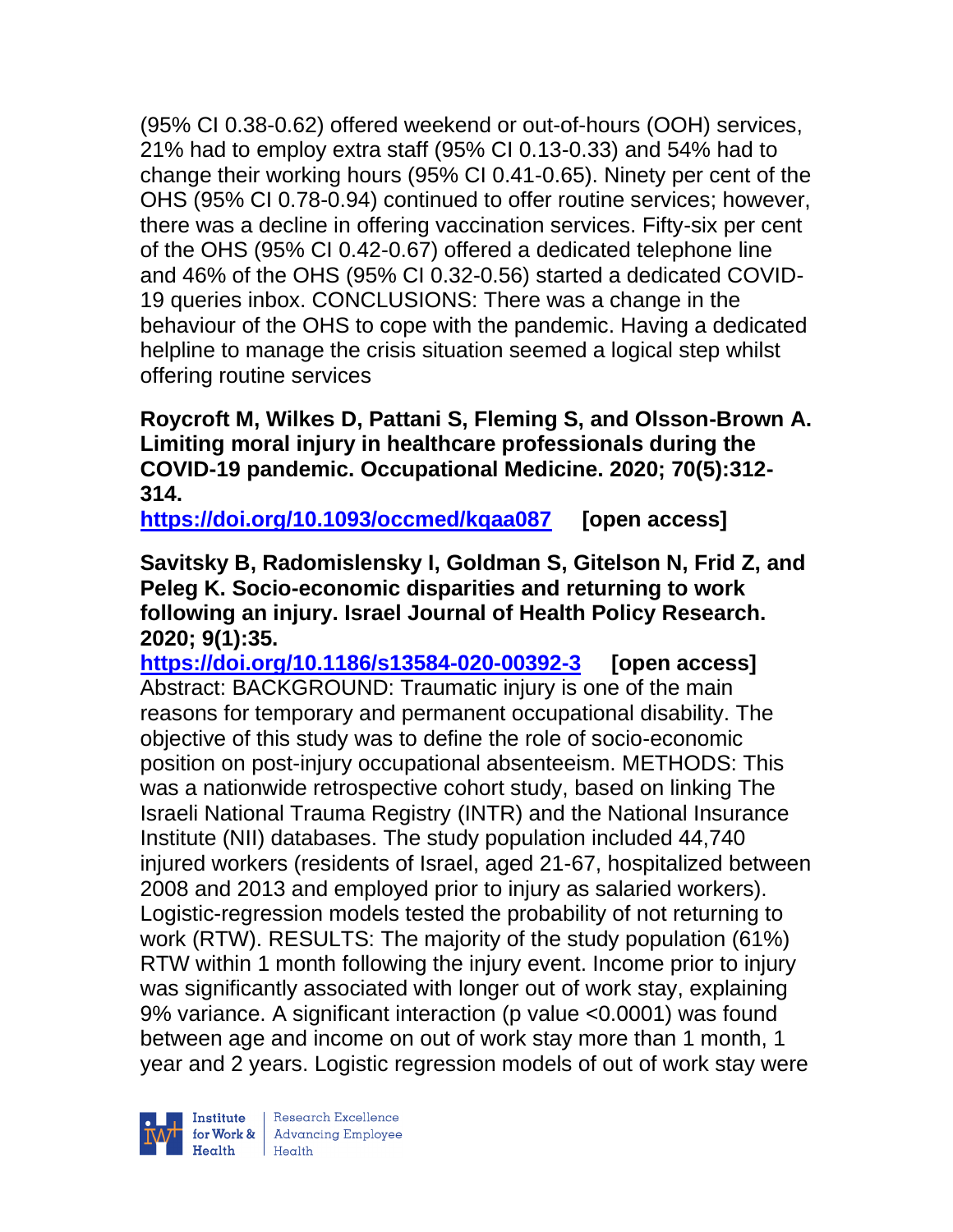conducted separately for all age groups. Lower income was associated with greater chance for out of work stay for more than 1 month; and the gap between the lowest and highest income quartiles was greater among older workers (age 55+), where there was an elevenfold increase in probability of not RTW among casualties from the lowest vs. highest income quartile. In comparison to other population groups, Arabs were at greater odds of longer out of work stay following an injury. Among injured persons recognized by the NII as having occupational injuries, the odds for not RTW within a month, a year and 2 years were respectively 3.9, 2.5 and 2.2 times significantly greater in comparison to employees injured outside the workplace. CONCLUSIONS: This study identified population groups with a high probability of not RTW following an injury requiring hospitalization. Intervention programs for injured employees should promote early rehabilitation and aim to shorten out of work stay. These programs should be ethnically adapted and focus on underprivileged and disadvantaged populations

#### **Swanton A, Peek-Asa C, and Torner J. Time to definitive care among severely injured farmers compared to other work-related injuries in a Midwestern state. International Journal of Epidemiology. 2020; 7(1):33.**

**<https://doi.org/10.1186/s40621-020-00259-w> [open access]** Abstract: Background: Farming is a high risk occupation that predisposes workers to injury, but may also lead to barriers in reaching trauma care. Little is known about emergency and trauma care for patients with farm-related injuries. The purpose of this study was to determine whether severely injured farmers presenting to a statewide trauma system faced delays in reaching definitive care compared to other severely injured workers. Methods: A populationbased observational study was performed using the Iowa State Trauma Registry from 2005 to 2011. The registry was used to identify a multiply imputed sample of severe occupational injuries. Time to definitive care for farm- and non-farm-related injuries was compared using Kaplan-Meier curves and an extended, stratified Cox model censoring at 4 h. An interaction with time was included in the Cox model to generate hazard ratios for each hour after injury. Results: Seven-hundred forty-eight severe occupational injuries were identified; 21% of these were farm-related. The overall median time to



| Research Excellence **Institute** Research Excellence<br> **Fractional Advancing Employee**<br> **Health** Health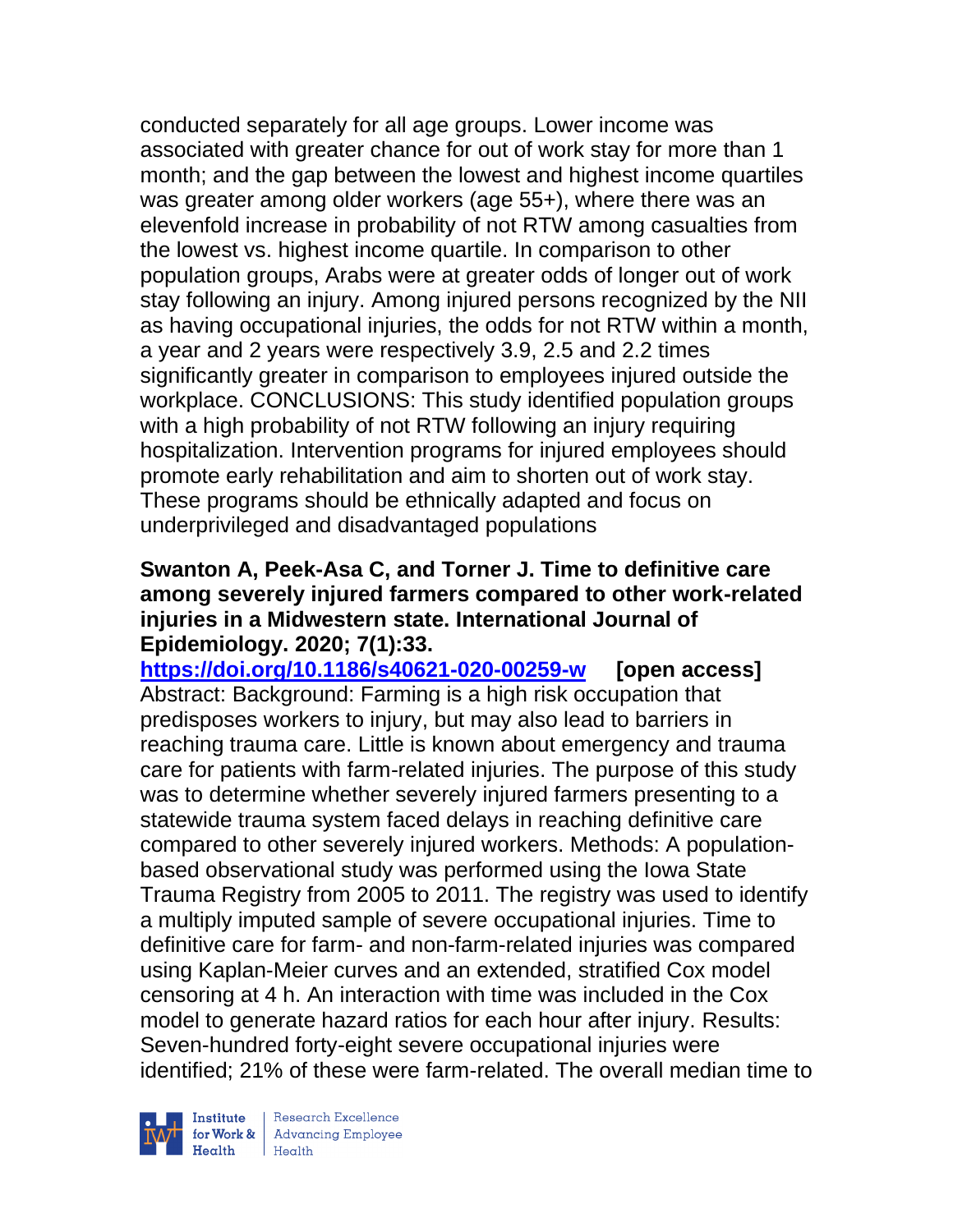definitive care was nearly an hour longer for farmers compared to other workers (2h46m vs. 1h48m, p < 0.05). When adjusted for confounders, farm status remained a significant predictor of delay in reaching definitive care, but only in the first hour after injury ( $HR =$  $0.44$ ,  $95\%$ CI =  $0.24$ - $0.83$ ). Conclusions: Farm-related injuries accounted for more than 1 of every 5 severe occupational injuries entered into the Iowa trauma system. We found that severely injured farmers had delays in reaching definitive trauma care, even when adjusted for confounding variables such as rurality. This effect was most pronounced in the first hour.

# **Thompson CJ, Gwernan-Jones R, Garside R, Nunns M, Shaw L, Melendez-Torres GJ, et al. Developing methods for the overarching synthesis of quantitative and qualitative evidence: the interweave synthesis approach. Research Synthesis Methods. 2020; 11(4):507-521.**

**<https://doi.org/10.1002/jrsm.1383>** 

Abstract: The incorporation of evidence derived from multiple research designs into one single synthesis can enhance the utility of systematic reviews making them more worthwhile, useful, and insightful. Methodological guidance for mixed-methods synthesis continues to emerge and evolve but broadly involves a sequential, parallel, or convergent approach according to the degree of independence between individual syntheses before they are combined. We present two case studies in which we used novel and innovative methods to draw together the findings from individual but related quantitative and qualitative syntheses to aid interpretation of the overall evidence base. Our approach moved beyond making a choice between parallel, sequential, or convergent methods to interweave the findings of individual reviews and offers three key innovations to mixed-methods synthesis methods: The use of intersubjective questions to understand the findings of the individual reviews through different lenses, Immersion of key reviewers in the entirety of the evidence base, and Commencing the process during the final stages of the synthesis of individual reviews, at a point where reviewers are developing an understanding of initial findings. Underlying our approach is the process of exploration and identification of links between and across review findings, an approach that is fundamental to all evidence syntheses but usually